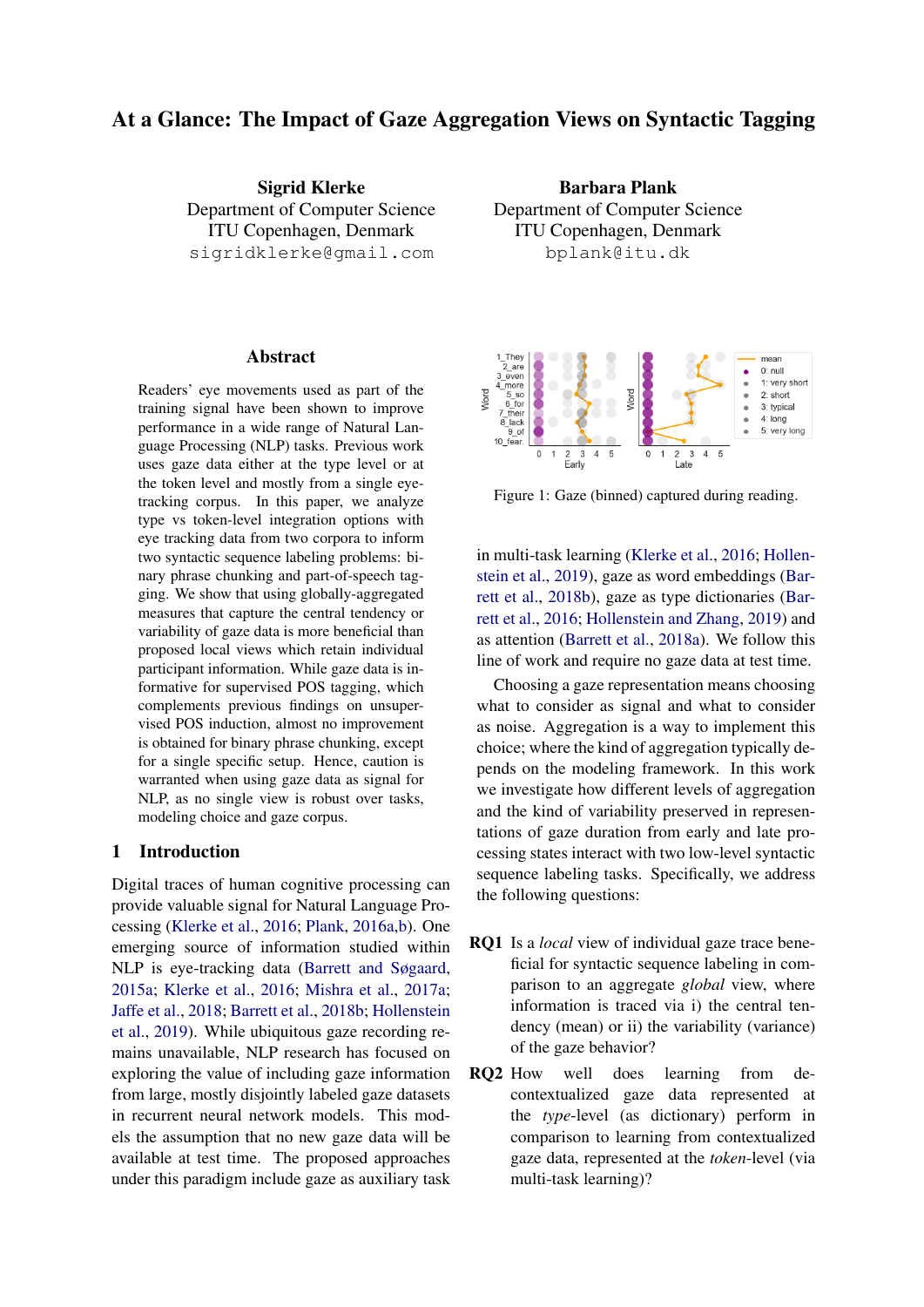Contribution The main contribution of this paper is to provide a systematic overview of the influence of two independent levels of gaze data aggregation on low-level syntactic labeling tasks at two separate levels of complexity; i.e., a simple chunk boundary tagging and a supervised POStagging task.

Our results support the claim that learning from gaze information under maximal (global) aggregation is more helpful than learning from less aggregated gaze representations across two corpora, two gaze metrics and two modelling setups.

However, we find that caution is warranted, as no single view, model or even gaze corpus show consistent improvement and the influence of single measures is not robust enough to identify a reliably helpful configuration for practical applications under the explored setups.

#### <span id="page-1-1"></span>2 Background and Motivation

Eye movements during reading consist of fixations which are short stationary glances on individual words. These are interrupted by saccades, which are the ballistic movements between fixations. The gaze loosely traces the sequence of words in a text and gaze research in reading has at its basis the understanding that deviations from a monotone eye movement progression tend to occur when the reader's cognitive processing is being challenged by the text.

The raw gaze signal is a time series of  $(x, y)$ coordinates mapped to word positons on the screen and clustered into consecutive fixations. This data must necessarily be pre-processed and radically filtered to fit the shape of any NLP problem [\(Holmqvist et al.,](#page-9-7) [2011\)](#page-9-7). NLP researchers therefore need to decide how to meaningfully aggregate and filter gaze corpora in order to construct a mapping of the time series onto the meaningful unit of the problem at hand, such as a sequence of words or sentences.

The most commonly applied feature extraction approach is based on counting durations of fixations, visits and re-visits per word as pioneered in the psycholinguistic tradition and most commonly aggregating to the global mean across multiple readers (see orange line in Figure [1\)](#page-0-0).

An alternative paradigm to psycholinguisticsbased feature extraction is to instead represent raw recorded scanpaths over entire word sequences as 2D or 3D matrices and images [\(von der Malsburg](#page-10-0)

[et al.,](#page-10-0) [2012;](#page-9-8) Martínez-Gómez et al., 2012; [Ben](#page-8-4)[fatto et al.,](#page-8-4) [2016;](#page-8-4) [Mishra et al.,](#page-9-3) [2017a\)](#page-9-3). However, this paradigm has only been explored in a jointly labeled setting where gaze data is assumed to be available at test time. This requirement can not yet be met in most practical NLP-applications.

Positive results have emerged from a range of diverging representations. In some cases, including tens of gaze features show a benefit [\(Mishra](#page-9-3) [et al.,](#page-9-3) [2017a;](#page-9-3) [Barrett and Søgaard,](#page-8-5) [2015b\)](#page-8-5) while other studies report successful experiments using a single gaze feature [\(Barrett et al.,](#page-8-3) [2018a;](#page-8-3) [Klerke](#page-9-0) [et al.,](#page-9-0) [2016\)](#page-9-0).

The extraction of multiple features from the same bit of a raw recording can in theory allow to represent multiple distinct views on the same data; the number of visits, the order of visits and the durations of visits are examples of distinct perspectives. However, when features partially or entirely subsume other features<sup>[1](#page-1-0)</sup> the inclusion of multiple views effectively performs a complex implicit weighting of the available gaze information through partial duplication. In order to eliminate these subtle effects, this work follow the singlemetric approach, using a strict split of the recorded fixation durations into an Early and a Late measure with no overlap (see Section [4](#page-2-0) for details). This allows us to isolate the target dimensions of inquiry, namely *effects of the level of aggregation*.

The two candidate gaze metrics used in this work are the first pass fixation duration as our Early metric and regression duration for our Late metric, which are the same two metrics as employed for sentence compression by [Klerke et al.](#page-9-0) [\(2016\)](#page-9-0). While they studied only a multi-task learning setup and one level of aggregation, we focus on multiple levels of aggregation and two NLP tasks.

The latter study represents a group of studies where individual readers' records are available at training time (i.e., multiple copies of the data with annotations obtained from different reading behaviour) rather than learning from the aggregate of multiple readers. This approach which involves a minimal level of aggregation is frequently applied where individual readers' cognition is of primary interest, such as categorizing individual language skill level or behaviour (Martínez-Gómez et al., [2012;](#page-9-8) [Matthies and Søgaard,](#page-9-9) [2013;](#page-9-9)

<span id="page-1-0"></span> ${}^{1}E.g.$  total reading time subsumes first pass reading time entirely.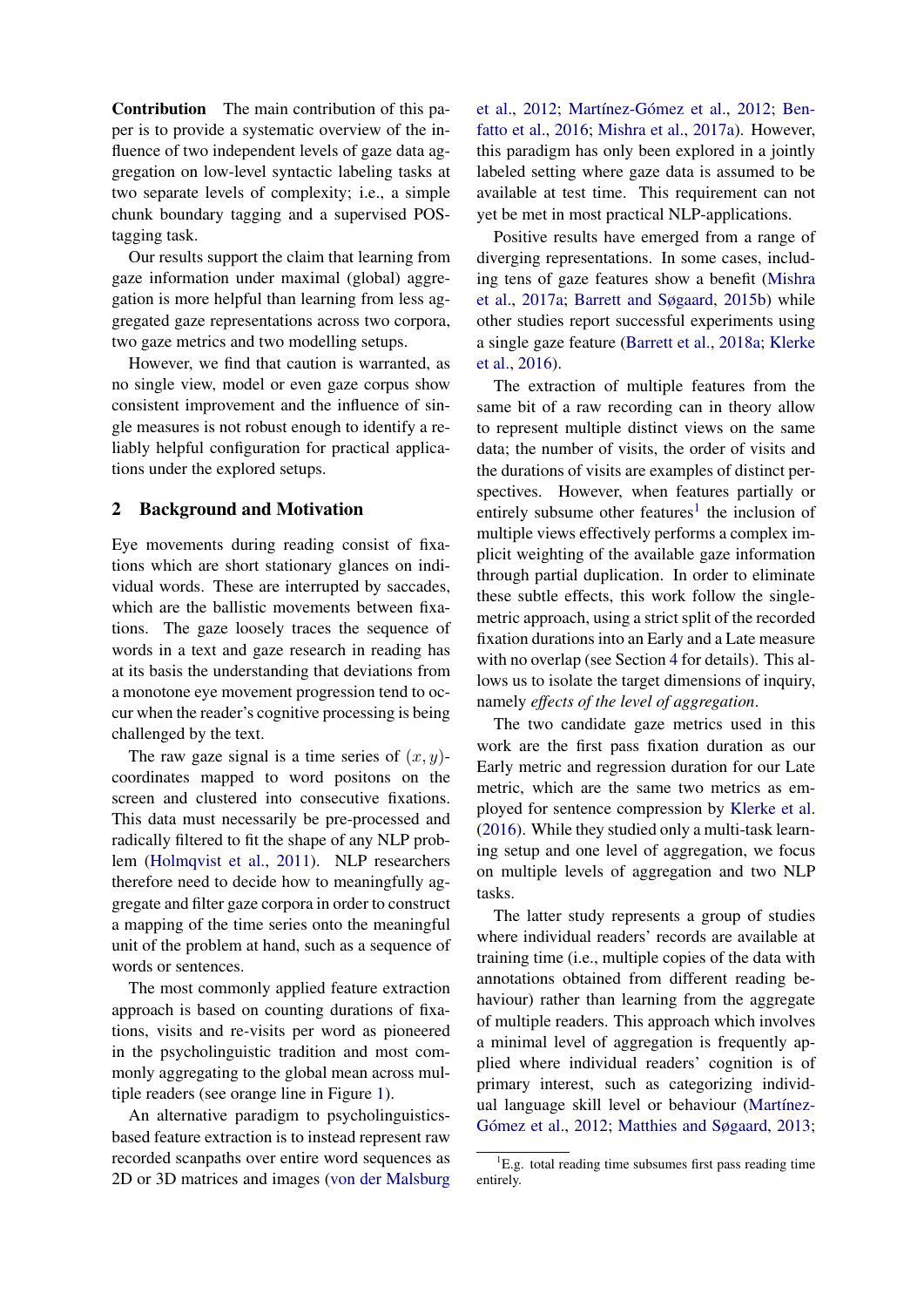[Augereau et al.,](#page-8-6) [2016;](#page-8-6) [Bingel et al.,](#page-8-7) [2018\)](#page-8-7). Noticeably, the opposite approach of using maximally aggregated type-level representations which average all readings across all occurrences and all participants, has also been shown to contribute to improvements [\(Barrett et al.,](#page-8-2) [2016;](#page-8-2) [Bingel et al.,](#page-8-7) [2018;](#page-8-7) [Hollenstein et al.,](#page-9-5) [2019\)](#page-9-5). The effect of these two different views (global vs local) on the same task hence remained unexplored and is a gap we seek to fill in this paper.

We focus on the use of gaze for syntax-oriented NLP tasks, because human readers' eye movements reflect necessary language processing work, including syntax parsing, to reach comprehen-sion of a text<sup>[2](#page-2-1)</sup> [\(Rayner et al.,](#page-9-10) [2006;](#page-9-10) [Demberg and](#page-9-11) [Keller,](#page-9-11) [2008\)](#page-9-11). Multiple concurrent triggers within the reader as well as within the text may affect unconscious eye movement planning and execution. For this reason, psycholinguistic research favors maximal averaging, seeking to eliminate as much noise as possible. In contrast, NLP-systems primarily suffer from, and seek to handle, specific hard cases. This indicates that the variability in the gaze signal is valuable to retain for learning patterns in the data for disambiguation.

To answer the research questions, we first split the gaze duration data into an Early and a Late measure which form two distinct views of the gaze data. We operationalize between-subject variation as a local and a global aggregate as described in Section [4.](#page-2-0) We then relate gaze variation to the token and type-level context-modeling distinction afforded with a multi-task learning setup and a type dictionary setup, respectively, as detailed in Section [3.](#page-2-2) We evaluate on both a simplified and a typical low-level syntactic sequence labeling task described in Section [5.](#page-4-0) Finally we report our results and draw perspectives to related work in Sections [6](#page-6-0) and [7](#page-7-0) and conclude.

## <span id="page-2-2"></span>3 Token and type modelling – as multi-task learning and dictionary supervision

We contrast the impact of learning from tokenlevel gaze information with learning from a typelevel aggregated representation. A compelling argument for the token-level representation is that preserving context-specific information may allow a model to distinguish words and contexts which elicit more and less predictable gaze behavior. However, direct comparisons have demonstrated that the type-level global mean, which discards information on ambiguity, may be preferable [\(Bar](#page-8-2)[rett et al.,](#page-8-2) [2016;](#page-8-2) [Hollenstein and Zhang,](#page-9-6) [2019\)](#page-9-6), which is somewhat surprising as the tasks require token-level disambiguation. Hence, we test this distinction for several aggregation ways and corpora, to shed more light on this modeling choice. The following describes the neural network modelling options which allow this comparison.

Multi-task learning (MTL) trains a neural network model to predict gaze data as an auxiliary task to the target task [\(Caruana,](#page-8-8) [1997\)](#page-8-8). At training time, an input sentence is drawn from one of the task specific training sets. The relevant output is evaluated against the gold labeling and if a loss is recorded, parameters are updated accordingly. By forcing the two tasks to share parameters, the gaze information floats into the shared parameters through back-propagation. In this way, updates caused by losses on one task affect the activations and output on the other task.

Dictionary modelling trains a neural network model on a target task where the base representation of each word of an input sentence is concatenated with type-level gaze-derived features stored as a separate set of word embeddings, as further detailed in Section [5.2.](#page-5-0)

## <span id="page-2-0"></span>4 Eye-tracking Data

We extract gaze data from two large-scale eyetracking corpora, the English part of the Dundee corpus [\(Kennedy et al.,](#page-9-12) [2003\)](#page-9-12) and the monolingual English reading part of the Ghent Eye-Tracking Corpus  $(GECO)^3$  $(GECO)^3$  [\(Cop et al.,](#page-9-13) [2017\)](#page-9-13). Statistics of the corpora are provided in Table [1.](#page-3-0) The GECO corpus is more recent and contains more tokens (and utterances). The average sentence length is shorter compared to the Dundee corpus.

We use the English portion of the Dundee corpus which consists of recordings of 10 native English speakers' reading of 20 newspaper articles from *The Independent*. The text was presented for self-paced reading on a screen with a maximum of 5 lines at a time. The experimental setup included a set of comprehension questions after each article, re-calibration at every three screens and a

<span id="page-2-1"></span><sup>&</sup>lt;sup>2</sup>For other tasks, non-linguistic aspects such as the reader's personal interest or emotional response to the reading material may be a primary argument for using gaze data.

<span id="page-2-3"></span><sup>3</sup> <http://expsy.ugent.be/downloads/geco/>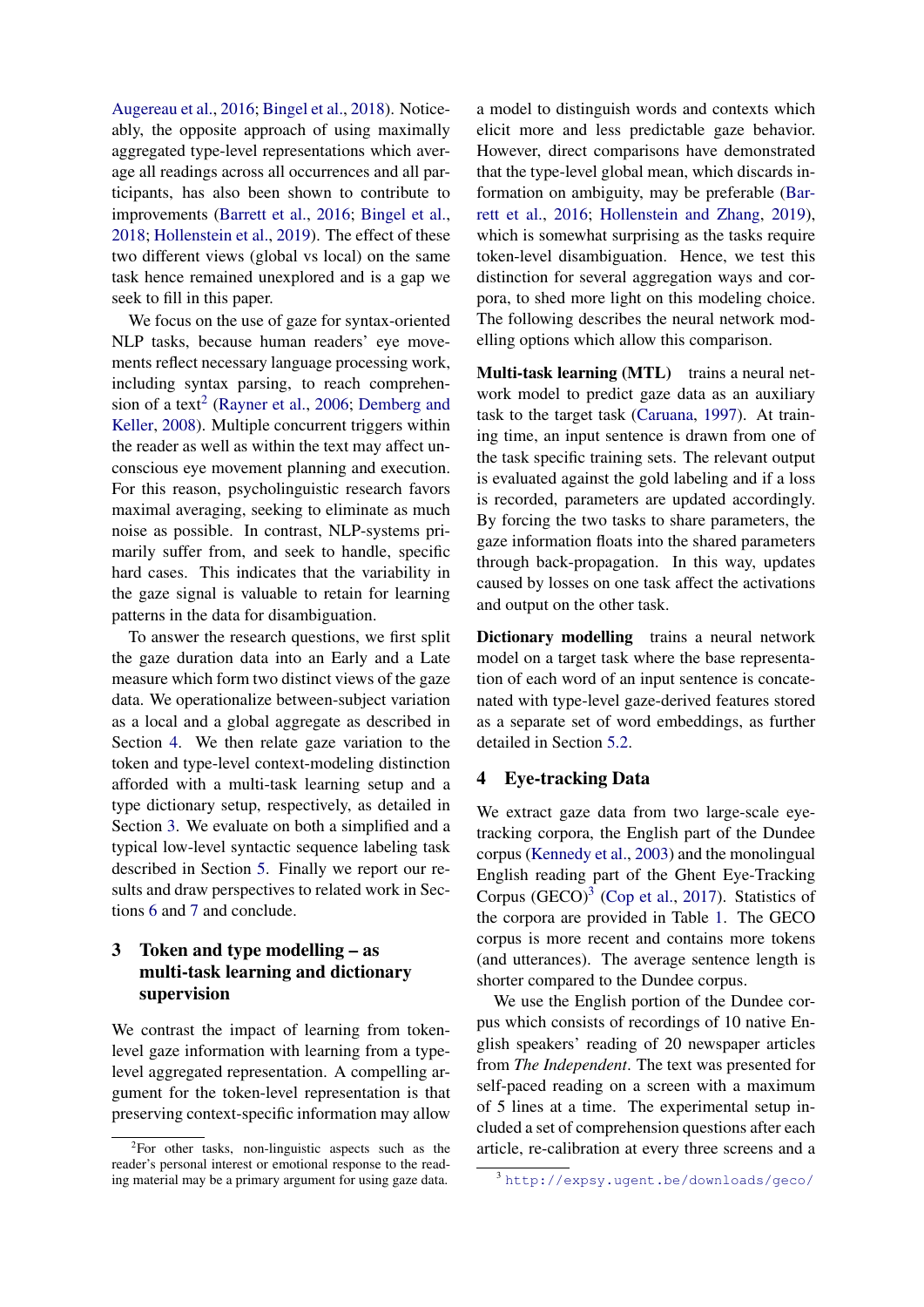<span id="page-3-0"></span>

|              |       | <b>GECO</b>   | Dundee |               |  |
|--------------|-------|---------------|--------|---------------|--|
| Genre:       | novel |               | news   |               |  |
| Readers:     | 14    |               | 10     |               |  |
|              | Sents | <b>Tokens</b> | Sents  | <b>Tokens</b> |  |
| Train        | 4,200 | 45,004        | 1,896  | 41,618        |  |
| Dev          | 547   | 5,614         | 231    | 5,176         |  |
| Test         | 574   | 5,792         | 243    | 5,206         |  |
| <b>Types</b> |       | 11,084        |        | 8,608         |  |

Table 1: Overview of the eye-tracking corpora. Type information is extracted from the training partition using the original white-space tokenization.

chin rest and bite bar to fixate head position during reading [\(Kennedy and Pynte,](#page-9-14) [2005\)](#page-9-14). The extraction of our Early and Late metric use the original white-space tokenisation.<sup>[4](#page-3-1)</sup>

From the GECO corpus we use the English monolingual reading data. This portion consists of recordings of 14 native English speakers' reading of the full novel *The Mysterious Affair at Styles* [\(Christie,](#page-9-15) [1920\)](#page-9-15). The text was presented for self-paced reading on a screen with one paragraph or a maximum of 145 characters at a time. The novel was read in four sessions with comprehension questions and breaks after each chapter. Re-calibration was performed every 10 minutes or when drift was detected. The extraction of first pass duration is the WORD\_SELECTIVE\_GO\_PAST\_TIME feature in the published data and total regression duration is calculated as the total reading time from the feature WORD TOTAL READING TIME minus the first pass duration.

No official train–dev–test split has been established for the corpora. We use the split of the Dundee corpus provided by [Barrett et al.](#page-8-2) [\(2016\)](#page-8-2): a training set containing 46,879 tokens/1,896 sentences, a development set containing 5,868 tokens/230 sentences, and a test set of 5,832 tokens/241 sentences. For GECO, we reserve the first and the last of every ten paragraphs as test and development sets, respectively.

#### 4.1 Early and Late measures

For our Early metric of gaze processing we extract first pass fixation duration which is the total time spent looking on a word when it is first encountered, and be fore any subsequent words have been fixated, as the reader's gaze passes over the text. First pass duration may consist of several fixations accumulated up until the gaze leaves the word for the first time. When words are occasionally skipped on the first pass, null-values occur in the Early measure.

For our Late measure we use regression duration which is defined as the total time spent looking at the word on all later passes. We compute it as the total fixation time on the word minus the first pass duration, our Early measure. All words that were visited at most once will receive null values for this measure. These two metrics effectively split the total recorded reading time at every word with no overlap.

The duration measures are recorded in milliseconds with a minimum value defined by the lower fixation detection threshold as defined in the in the recording software (most commonly 40-50ms). This built-in offset and the reading speed variation between slow and fast readers, means that comparable relative variation (e.g., doubling in reading speed) within different readers contribute with different weight to the raw measure. In order to represent relative changes in reading speed consistently we standardize the raw durations of both metrics to each individual's average duration for each measure without counting null-values.

The standardization translates the raw measures into a record of how far a recorded duration on a given word is from the reader's typical time per word, expressed in standard deviations. Once standardized, the values are aggregated as described next.

#### 4.2 Global and local views

As detailed in Section [2,](#page-1-1) [Klerke et al.](#page-9-0) [\(2016\)](#page-9-0) used each individual's gaze record as representation, which is a minimally aggregated gaze representation view that preserves the full width of participant's individual measures. Drawing from this view, we include a similar *local* view of the data. The local view collects the set of observed values for each type as a dictionary.

In contrast, the global view aggregates over the readings of all individuals. In particular, while the commonly-used mean is an estimate of a central tendency and produces a smoothed aggregate, variance is an estimate of how well the mean models the data and this measure is particularly sensi-

<span id="page-3-1"></span><sup>4</sup>We follow the extraction procedure described for the metrics *first pass duration* and *total regression to* in [Barrett](#page-8-2) [et al.](#page-8-2) [\(2016\)](#page-8-2)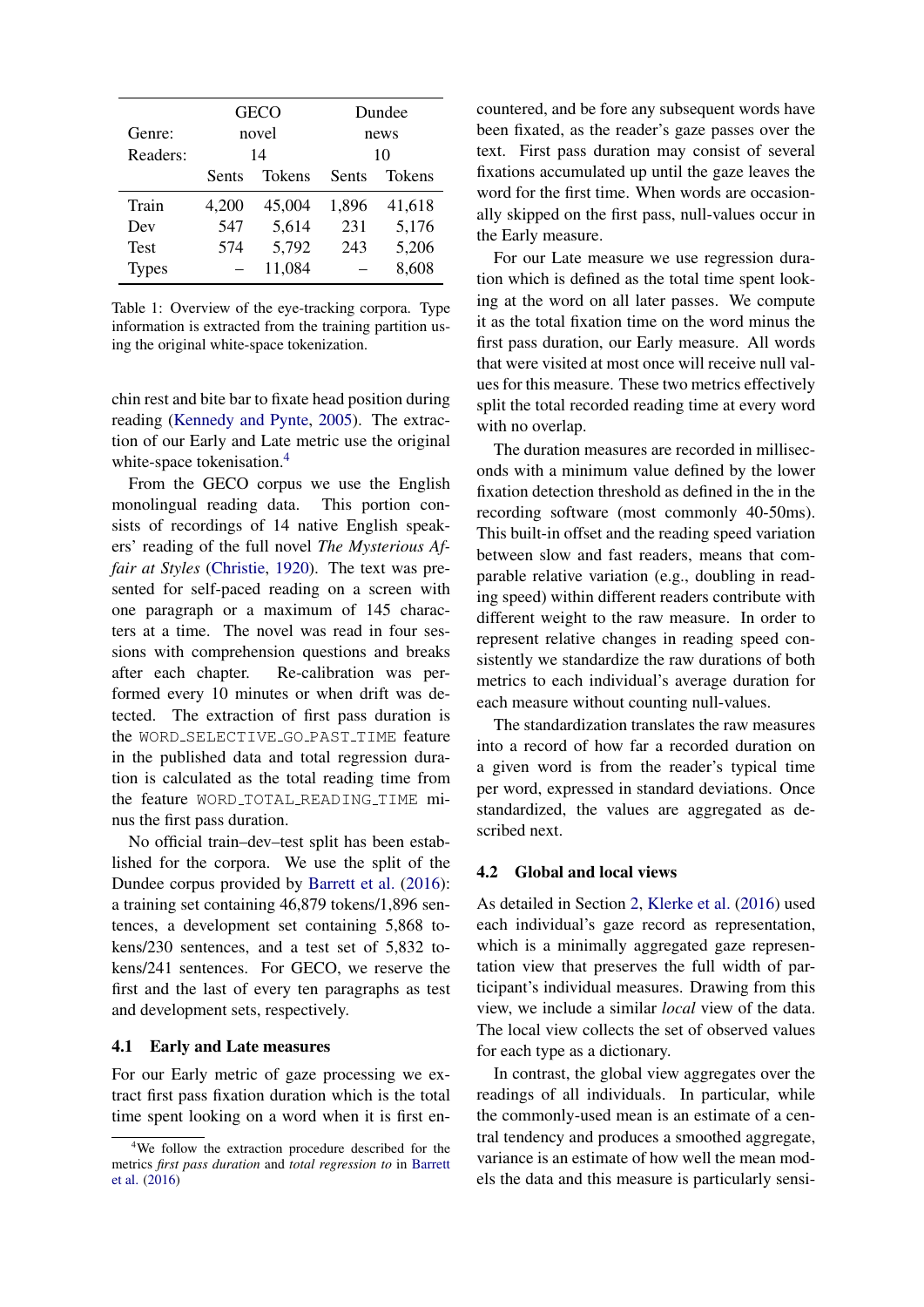tive to outliers. We use these two aggregates as *global* views; one representing a hypothetical typical reader; our other novel aggregate is representing the extent to which the eye movements of multiple readers agreed on an underlying sample.

#### 4.3 Binning

The local and global measures are split into 6 distinct categorical bins following [Klerke et al.](#page-9-0) [\(2016\)](#page-9-0) and outlined below. One bin is reserved for the *null* values while the central standard deviation is considered the *typical* duration and an additional half of a standard deviation on each side denotes *short* and *long* duration spans. Values outside the central two standard deviations are binned as *very short* and *very long*, respectively.

0.  $x = null$ , not seen.

1.  $x < -1$  SD, very short duration.

2.  $-1$  SD  $\leq x < -0.5$  SD, short duration.

3.  $-0.5$  SD  $\leq x < 0.5$  SD, typical duration.

4.  $0.5$  SD  $\leq x < 1$  SD, long duration.

5. 1 SD  $\leq x$ , very long duration.

The binned values assigned for two example sentences from each corpus are shown in Figure [2a–2d](#page-5-1). Each subject's (local) Early and Late measures are shown as a translucent large dot: several dots in the same category are represented as darker dots, and between-subject mean (global) is included as small connected orange dots. The null values (purple) are not included in the global aggregate. Practically, this decision means that as long as a single participant spend time fixating or re-fixating a word, the information about any participants who do not spend time on this particular word is lost in the global aggregates.

Inspecting the figure reveals how the Early measure is the most variable: we observe many grey dots per word, and fewer words with no attention on first pass (pale purple dots). In contrast, the Late measure is frequently recorded as null, reflecting how most words are not revisited. Interestingly, the GECO data (right figures), even though it has more (14) participants, noticeably it shows more agreement and less spread of the Late measure compared to the Dundee data. This difference may be attributable to the difference in text genre, readability, reading task formulation or sample differences.<sup>[5](#page-4-1)</sup>

The robust effects of word length, frequency and wrap-up are discernible in the examples shown in Figure [2.](#page-5-1) Specifically, long words such as "visiting" in Figure [2c](#page-5-1) and the sentence boundary for example at the end of Figure [2d](#page-5-1) have received more attention than surrounding words. The wrap-up effect occur at boundaries of syntactically meaningful units and mostly reflects the time needed for the cognitive processing to catch up to the eyes [\(Rayner,](#page-9-16) [1998\)](#page-9-16).

## <span id="page-4-0"></span>5 Experiments

Our experiments focus on two levels of syntactic influence on gaze data. In order to leverage the wrap-up effect, we design a simplified chunk boundary detection task, modelled as a binary sequence labeling problem. The second task is the classic supervised POS-tagging task.

#### 5.1 Data

Chunking data The chunk boundary data was extracted from the CoNLL2000 chunking data [\(Sang and Buchholz,](#page-10-1) [2000\)](#page-10-1) which consists of 8,936 training sentences. Punctuation is not treated as separate tokens in gaze data, which is why we augment the CoNLL2000 data by combining punctuation with any preceding character and dropping its label. To isolate the boundary detection problem, we retain only the chunk prefixes B and I. That is, 315 distinct tokens were labeled O originally. Of these, O-labeled coordinating conjunctions were found in 2,803 sentences. We re-label these as B, positing that these conjunctions act as unary chunks between the boundaries of existing chunks. We proceed to drop all remaining sentences with any remaining O-labels, which leaves a dataset of 8,204 sentences, 91,8% of the original sentences. The new binary labels show a slightly un-balanced label distribution of 58.8% tokens labeled B. The test set after binarization has 1881 sentences corresponding to 93.5% of the original test set with the label B accounting for 58.5% of the tokens.

POS data We use the English part of the Universal Dependencies (UD version 2.1) POS tagging data built over the source material of the English Web Treebank.<sup>[6](#page-4-2)</sup> The tagset spans the 17 universal POS tags. We use the standard splits provided

<span id="page-4-1"></span><sup>&</sup>lt;sup>5</sup>The more recent GECO sample population is likely more accustomed to screen reading

<span id="page-4-2"></span><sup>6</sup>[https://github.com/](https://github.com/UniversalDependencies/UD_English-EWT)

[UniversalDependencies/UD\\_English-EWT](https://github.com/UniversalDependencies/UD_English-EWT)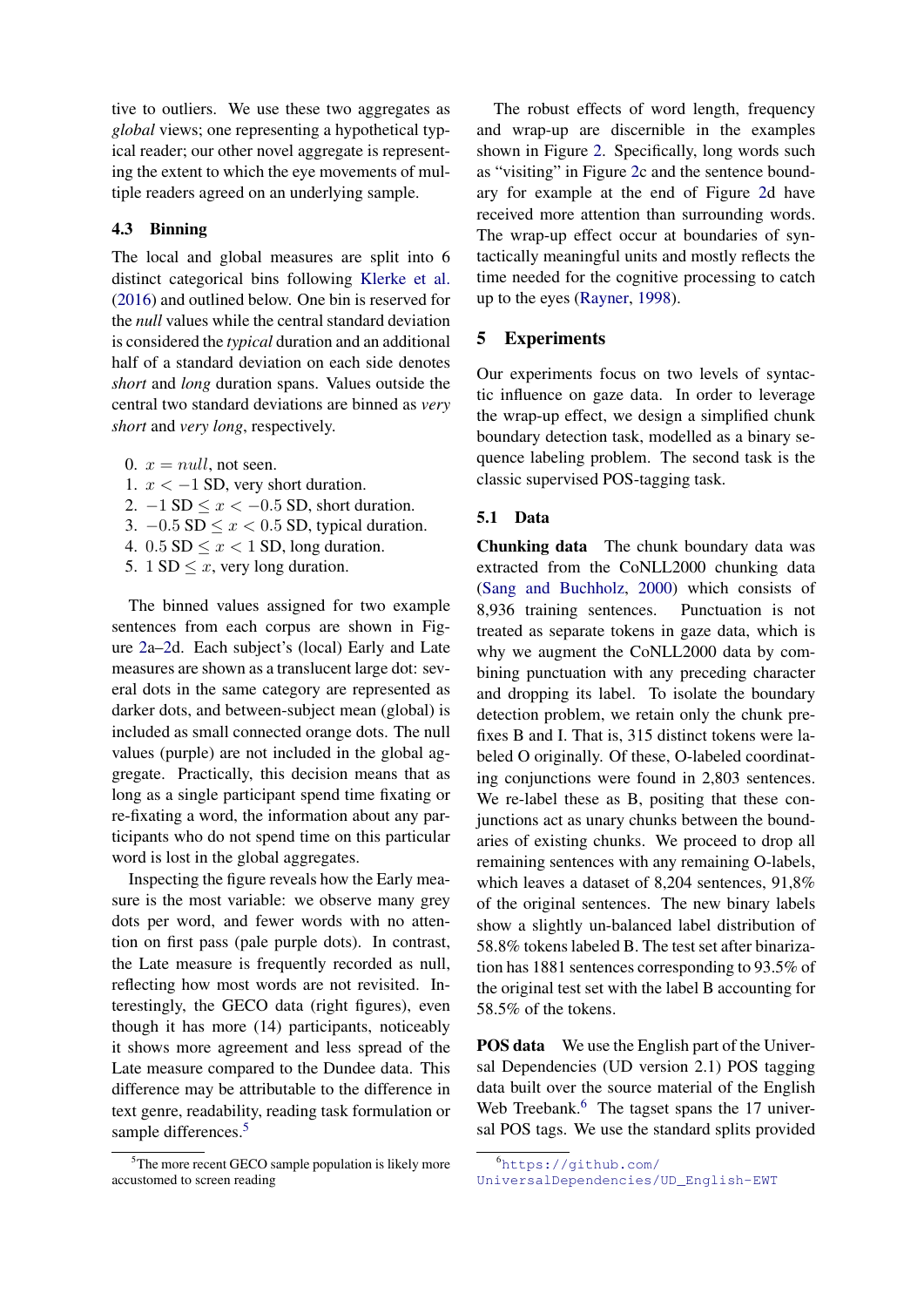<span id="page-5-1"></span>

Figure 2: Example sentences from the two eye-tracking corpora.

by UD, which contains 12,543 sentences (204k tokens) for training, 2,002 sentences (25k tokens) for development and 2,077 sentences (25k tokens) for final evaluation. The development data is used for early stopping.

#### <span id="page-5-0"></span>5.2 Model

In all our experiments, we use a bidirectional long short-term memory network (bi-LSTM) [\(Graves](#page-9-17) [and Schmidhuber,](#page-9-17) [2005;](#page-9-17) [Hochreiter and Schmid](#page-9-18)[huber,](#page-9-18) [1997;](#page-9-18) [Plank et al.,](#page-9-19) [2016\)](#page-9-19) with a word encoding model which consists of a hierarchical model that combines pre-trained word embeddings with subword-character representations obtained from a recurrent character-based bi-LSTM.

For chunking and the MTL setup, we use the cascaded model proposed by [\(Klerke et al.,](#page-9-0) [2016\)](#page-9-0): it predicts the chunks at the outermost stacked-bi-LSTM layer of a 3-layer stacked network; and it predicts the gaze label at the first bi-LSTM layer. Note that our model differs from theirs in that we add a subword bi-LSTM at the character level, which has shown to be effective for POS tagging. Moreover, for POS we use a single bi-LSTM layer, hence the MTL setup reduces to a setup in which both tasks are predicted from the the single bi-LSTM layer. For dictionary modeling, we use the model proposed by (Plank and Agić, [2018\)](#page-9-20) which integrates type-level information as lexicon embeddings concatenated to the word and sub-word level representations.

Hyperparameters For both tasks we tune model parameters on the development data for the respective task. We keep word embedding inputs fixed, which are set to 64 (size of the pre-trained Polyglot embeddings). We tune LSTM dimensions, character representations and hidden dimensions on the dev data. Early stopping was important to avoid overfitting of the auxiliary task. $\frac{7}{2}$  $\frac{7}{2}$  $\frac{7}{2}$ 

For binary chunking, the hyperparameters are: character and hidden dimensions 64, hidden layer size 100, cascaded model for MTL. For POS tagging, the parameters are: character input and hid-

<span id="page-5-2"></span>The gaze representation splits the data into unbalanced classes. The preliminary results indicated a tendency for the multi-task setup auxiliary task to learn only the majority class. With the implementation of a patience threshold for early model stopping, this was eliminated in all but the local view of the late measure which coincides with the experiments where gaze data is most detrimental to target task performance.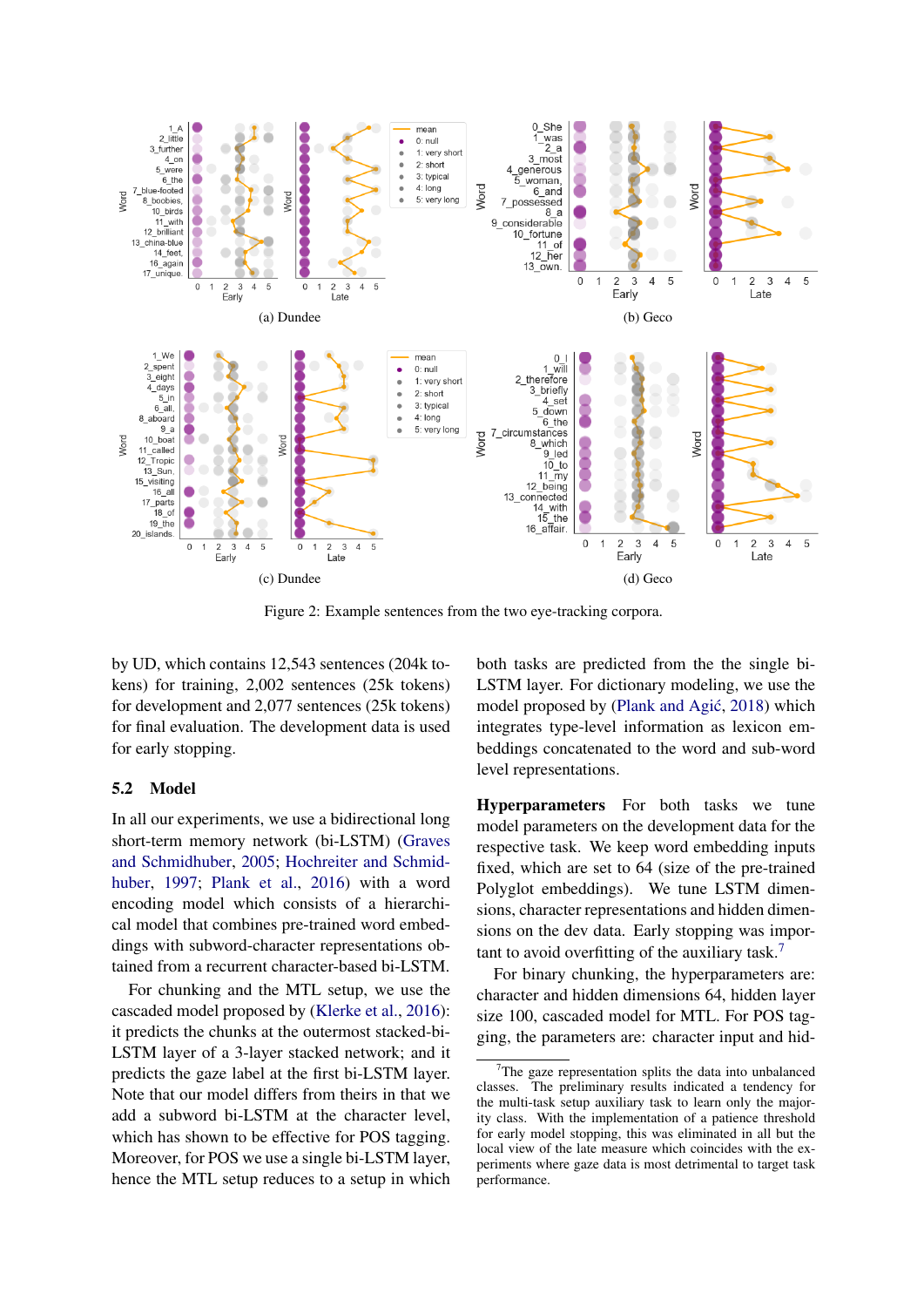<span id="page-6-2"></span>

|                 |            | Token-level |       | Type-level |       |
|-----------------|------------|-------------|-------|------------|-------|
| <b>Baseline</b> |            | 94.93       |       |            |       |
|                 |            | Early       | Late  | Early      | Late  |
| Dundee          | $G:$ mean  | 94.81       | 94.48 | 94.89      | 94.94 |
|                 | G: var     | 94.78       | 94.67 | 95.01      | 94.98 |
|                 | $L:$ union | 93.79       | 94.13 | 94.80      | 94.93 |
| <b>GECO</b>     | $G:$ mean  | 94.61       | 94.70 | 94.93      | 94.80 |
|                 | G: var     | 94.40       | 94.57 | 94.91      | 94.91 |
|                 | $L:$ union | 94.06       | 93.87 | 94.74      | 94.93 |

Table 2: F1 scores for binary chunking task training with an early or late gaze metric as an auxiliary task or as a type-level lexicon. G: global, L: local. Underlined: above baseline. Best per early/late: boldfaced.

den dimension 64, hidden layer size 150. Both models were trained with Stochastic Gradient Decent (SGD) using a learning rate of 0.1, word dropout 0.25, and patience 2. The lexicon embedding size was tuned on Dundee data using the development data for both the Early and Late measure. For POS tagging the 40-dimensional lexical embeddings worked best for both Early and Late measure, similar to what was found for cross-lingual POS tagging (Plank and Agić, [2018\)](#page-9-20). For chunking, the best result was obtained with 40 for Early and 70 for Late, respectively. In all experiments and tuning setups we average over 3 runs.

The chunking task is evaluated using phrasebased F1-score implemented by the conlleval script.<sup>[8](#page-6-1)</sup> For POS tagging, performance is reported as tagging accuracy.

#### <span id="page-6-0"></span>6 Results

#### 6.1 Binary Phrase Chunking Results

Table [2](#page-6-2) presents the results for the binary phrase chunking. Gaze data seems to provide little signal for this task. Over  $2x12$  setups, only the global (yet novel) view using variance at the type level provides a small increase in F1, but only on one gaze corpus.

Token vs type-level In more detail, for the chunking task the results show no benefit from learning gaze at token level in a multi-task setup (left two columns in Table [2\)](#page-6-2). In all twelve MTL setups (two corpora, 2 gaze measures and three aggregations), no improvement is obtained over the baseline. In contrast, the type level dictionarybased gaze information is in all cases better than

<span id="page-6-3"></span>

Figure 3: Relevance-weighted difference in F1 from baseline performance over chunk lengths and chunk labels for the Dundee data.

the token-level MTL, yet, results largely fall below baseline. In one specific setup the novel variance aggregation way, which holds over both the early and the late measure, results in the best gaze-based model (boldface). It results in a modest improvement, but it is not robust: the specific setup only works for Dundee, it does not carry over to the Geco corpus. We return to these results below.

Global vs local What is interesting to note is a clear negative effect of using un-aggregated (local) data: The local view consistently fails to improve over the no-gaze baseline on the chunk boundary detection task. This is in marked contrast to results on sentence compression [\(Klerke et al.,](#page-9-0) [2016\)](#page-9-0) (where Dundee local union helped in addition to integrating CCG tagging). Here, keeping individual readers' gaze information confuses the model and taking an aggregated view is more beneficial.

Analysis To assess the impact of the experimental conditions, we compare the performance of the two best setups across chunk length and over the underlying kinds of chunks (by relating predicted binary chunks back to their original labeling). Figure [3](#page-6-3) depict the differences between these two models as the difference in F1-score relative to the baseline and weighted by the proportion of data accounted for by each subgroup.

The figures show how differences in performance on medium length chunks separate the two best chunk boundary detection models, despite their overall similar performance (95.01 vs 94.98). Early performs worse on short chunks (2 words long), while this is the case for longer chunks (5 words) for the regression-based Late measure.

With respect to chunk label, there is an interesting difference in performance with respect to

<span id="page-6-1"></span><sup>8</sup><github.com/spyysalo/conlleval.py>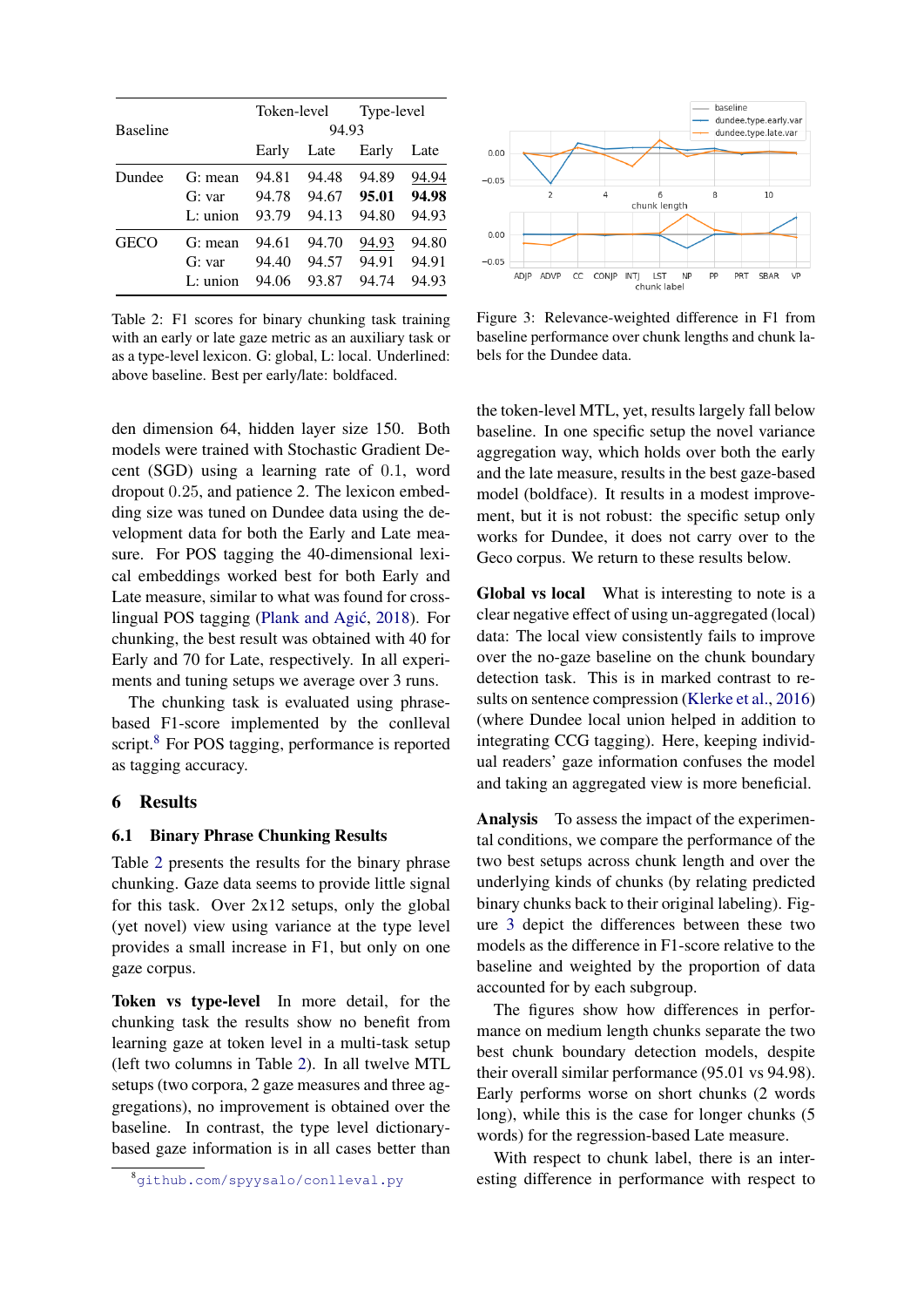chunk category: the early measure outperforms the baseline on VP's; the late measure outperforms it on NP's (for which the two result in near mirror images). Note that this difference in the Early and Late metric is observed despite the fact that the chunk type information was not part of training. This points to the importance of analyzing performance in more detail to reveal differences between overall similarly-performing models.

#### 6.2 Part-of-Speech Tagging Results

Table [3](#page-7-1) shows the results for Part-of-Speech tagging. In contrast to binary chunking, gaze data provides signal for supervised POS tagging. There are several take-aways.

Token vs type-level Integrating the gaze data as type-level dictionary is the most beneficial and aids Part-of-Speech tagging, more than multi-task learning does. In particular, for the dictionarybased approach, we observe improvements in 9 out of 12 cases, yielding to up to +.23 absolute accuracy improvement. This shows that gaze data aids POS tagging also in our high-resource supervised POS tagging setup, which complements earlier findings restricted to unsupervised POS induction with naturally lower baselines [\(Barrett and](#page-8-0) [Søgaard,](#page-8-0) [2015a;](#page-8-0) [Barrett et al.,](#page-8-2) [2016\)](#page-8-2). MTL leads to a few but not consistent improvements for POS.

Global vs local Again, using the globally aggregated gaze measures is better than taking the local view of the individual readers. For both Dundee and GECO corpora, results for the local view approach fall below baseline in almost all cases. This holds for the local view in both setups, dictionary and MTL.

Analysis We analyzed the types of tags for which we observed the most improvement (or drop) in performance on the best model per corpus relative to proportion in data. For Dundee (G: mean) we observe that the model using the Late measure improves the most on content tags (adj, nouns) and misses the most on function words (pron, sym). Similarly for Geco (Early) most improvements are observed for content words including subordinate conjunctions (adj, sconj) while largest drops are on pronouns and numerals.

## <span id="page-7-0"></span>7 Related Work and Discussion

[Klerke et al.](#page-9-0) [\(2016\)](#page-9-0) proposed the applicability of single gaze metrics for improving sentence com-

<span id="page-7-1"></span>

|                 |            | Token-level |       | Type-level |       |
|-----------------|------------|-------------|-------|------------|-------|
| <b>Baseline</b> |            | 95.25       |       |            |       |
|                 |            | Early       | Late  | Early      | Late  |
| Dundee          | $G:$ mean  | 95.30       | 95.37 | 95.35      | 95.48 |
|                 | G: var     | 95.21       | 95.33 | 95.35      | 95.44 |
|                 | $L:$ union | 95.01       | 95.23 | 95.30      | 95.17 |
| GECO            | $G:$ mean  | 95.23       | 95.27 | 95.34      | 95.35 |
|                 | G: var     | 95.31       | 95.22 | 95.41      | 95.23 |
|                 | $L:$ union | 94.97       | 95.23 | 95.14      | 95.26 |

Table 3: Accuracy scores for POS tagging with an early or late gaze metric as type-level lexicon or as an auxiliary task. G: global aggregation, L: local. Underlined: above baseline. Best per measure: boldfaced.

pression. Using the first pass duration and a regression duration measure in a multi-task learning setup, their study is, to the best of our knowledge, the only one to report a benefit from using the unaggregated (local) data. Our study contributes to this research lacuna, where our results show that un-aggregated data is inferior (RQ1)—the detrimental effect might be partly due to a possible higher noise-to-signal ratio, disfavoring such setups.

In contrast, [Barrett and Søgaard](#page-8-0) [\(2015a\)](#page-8-0) report benefits from aggregating the individual view of the data away, at first, and later demonstrate positive influence from aggregating also the individual tokens' context away, proposing the typelevel view of gaze data for NLP [\(Barrett et al.,](#page-8-2) [2016\)](#page-8-2). Our results show that these type-level aggregates aid also supervised POS tagging, supporting further this type-level view. We here proposed a type-level view with novel global aggregation metrics and leveraging dictionary-based embed-dings (Plank and Agić, [2018\)](#page-9-20).

Recent related work on gaze in NLP rely to a greater extent on the strong emotional and affective gaze responses associated with the semantic content of a text. These works include the classification of sentiment [\(Mishra et al.,](#page-9-21) [2017b;](#page-9-21) [Hollen](#page-9-5)[stein et al.,](#page-9-5) [2019\)](#page-9-5), coreferences [\(Jaffe et al.,](#page-9-4) [2018;](#page-9-4) [Cheri et al.,](#page-8-9) [2016\)](#page-8-9), named entities [\(Hollenstein](#page-9-6) [and Zhang,](#page-9-6) [2019\)](#page-9-6), sarcasm [\(Mishra et al.,](#page-9-22) [2016\)](#page-9-22) and multi-word detection [\(Yaneva et al.,](#page-10-2) [2017;](#page-10-2) [Ro](#page-10-3)[hanian et al.,](#page-10-3) [2017\)](#page-10-3).

## 8 Conclusions

We analyzed to which degree types of gaze aggregation over two distinct gaze measures impact on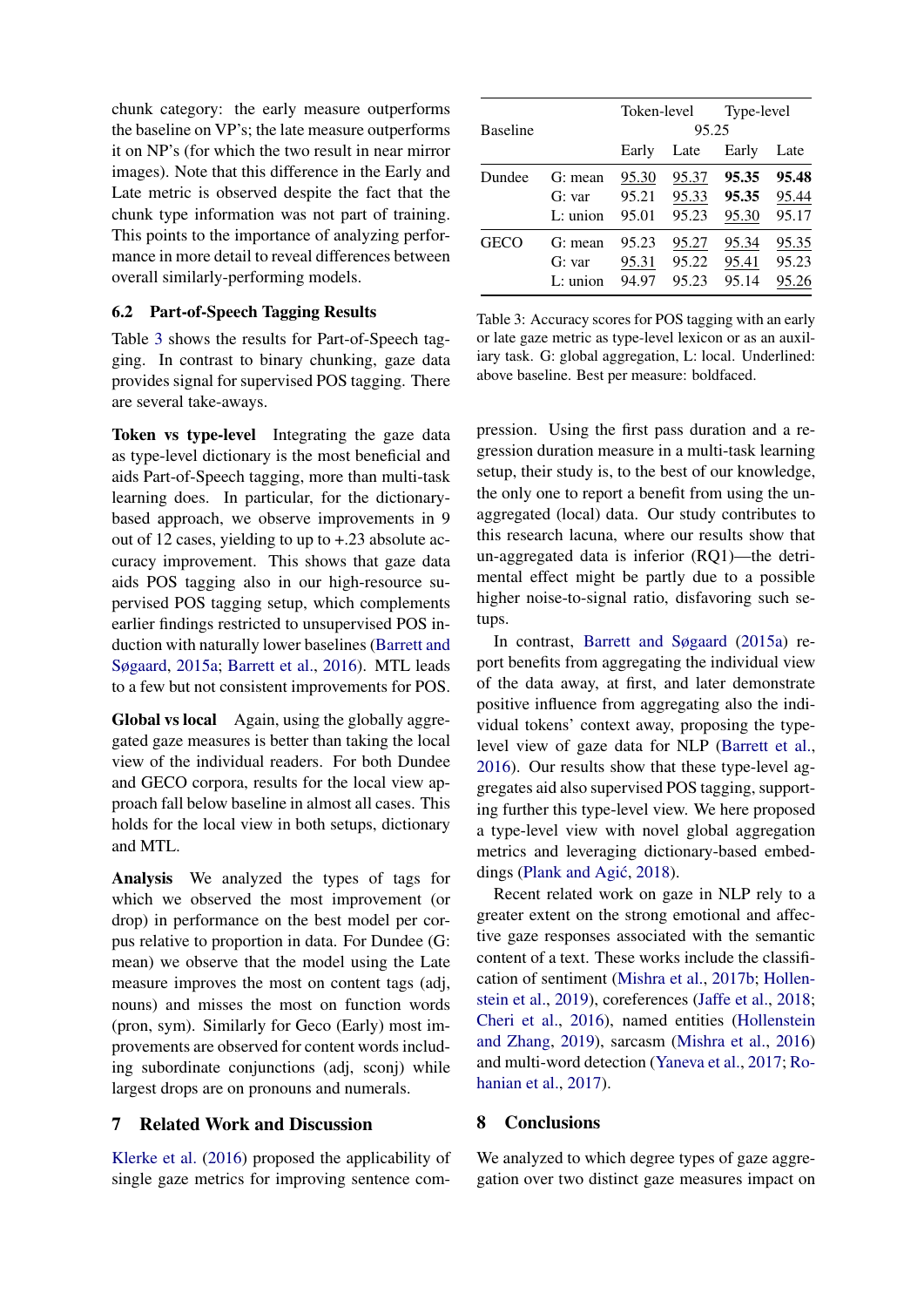syntactic tagging.

Our results show that gaze data from a single feature is informative for supervised POS tagging, complementing previous findings on unsupervised POS induction. Results on binary phrase chunking are however largely negative; only one specific setup led to a modest improvement. This points to the importance of evaluating across tasks, aggregation method and gaze corpus.

In particular, we found (RQ1) that the local view of gaze interaction traces was not helpful in comparison to a global view of either the mean or the variance computed over multiple participants. We could observe a clear detrimental effect of the local view for both tasks. To the best of our knowledge, only one prior study report a benefit for this view (cf. Section [7\)](#page-7-0).

Regarding RQ2, our results show that the typelevel dictionary-based learning from an aggregated representation leads to better representations than the token-based multi-task learning setup. Overall, our results support that POS-tagging benefits more from the gaze signal than the simplified chunk-boundary detection task. Inspection of the best models further indicated that the improvement was based on particular sensitivity to content word classes and phrases. These observations collectively agree well with the emerging picture that particular aspects of some content words are reflected more reliably in gaze data, compared to less semantically rich aspects of text.

The two corpora we use show quite different results which may be an effect of a number of differences, pointing to important future directions of work. The difference in genre and typical sentence length and, not least in number of unique entities, as discussed in [Hollenstein and Zhang](#page-9-6) [\(2019\)](#page-9-6), would very likely have affected readers to optimize their reading strategy, and thereby their oculomotor program, accordingly. The distance in time and technological maturity is likely to have some effects as well, albeit those are less testable. Overall, our findings point to the importance of analyzing overall performance measures in more detail and evaluating impact across different corpora and NLP tasks.

#### Acknowledgments

The authors would like to thank the current and previous anonymous reviewers for their thorough reviews. This research has been supported by the Department of Computer Science at IT University of Copenhagen and NVIDIA cooperation.

#### References

- <span id="page-8-6"></span>Olivier Augereau, Kai Kunze, Hiroki Fujiyoshi, and Koichi Kise. 2016. Estimation of English skill with a mobile eye tracker. In *Proceedings of the 2016 ACM International Joint Conference on Pervasive and Ubiquitous Computing: Adjunct*, pages 1777– 1781. ACM.
- <span id="page-8-3"></span>Maria Barrett, Joachim Bingel, Nora Hollenstein, Marek Rei, and Anders Søgaard. 2018a. Sequence classification with human attention. In *Proceedings of the 22nd Conference on Computational Natural Language Learning*, pages 302–312.
- <span id="page-8-2"></span>Maria Barrett, Joachim Bingel, Frank Keller, and Anders Søgaard. 2016. Weakly supervised part-ofspeech tagging using eye-tracking data. In *Proceedings of the 54th Annual Meeting of the Association for Computational Linguistics*, volume 2, pages 579–584.
- <span id="page-8-1"></span>Maria Barrett, Ana Valeria Gonzlez-Garduo, Lea Frermann, and Anders Søgaard. 2018b. Unsupervised induction of linguistic categories with records of reading, speaking, and writing. In *Proceedings of the 2018 Conference of the North American Chapter of the Association for Computational Linguistics: Human Language Technologies*, volume 1, pages 2028–2038.
- <span id="page-8-0"></span>Maria Barrett and Anders Søgaard. 2015a. Reading behavior predicts syntactic categories. In *Proceedings of the nineteenth conference on computational natural language learning (CoNLL)*, pages 345–249.
- <span id="page-8-5"></span>Maria Barrett and Anders Søgaard. 2015b. Using reading behavior to predict grammatical functions. In *Proceedings of the Sixth Workshop on Cognitive Aspects of Computational Language Learning (CogACL)*, pages 1–5.
- <span id="page-8-4"></span>Mattias Nilsson Benfatto, Gustaf Oqvist Seimyr, Jan ¨ Ygge, Tony Pansell, Agneta Rydberg, and Christer Jacobson. 2016. Screening for dyslexia using eye tracking during reading. *PloS one*, 11(12):e0165508.
- <span id="page-8-7"></span>Joachim Bingel, Maria Barrett, and Sigrid Klerke. 2018. Predicting misreadings from gaze in children with reading difficulties. In *Proceedings of the Thirteenth Workshop on Innovative Use of NLP for Building Educational Applications*, pages 24–34.
- <span id="page-8-8"></span>Rich Caruana. 1997. Multitask learning. *Machine learning*, 28(1):41–75.
- <span id="page-8-9"></span>Joe Cheri, Abhijit Mishra, and Pushpak Bhattacharyya. 2016. [Leveraging annotators' gaze behaviour for](https://doi.org/10.18653/v1/W16-1904) [coreference resolution.](https://doi.org/10.18653/v1/W16-1904) In *Proceedings of the 7th Workshop on Cognitive Aspects of Computational*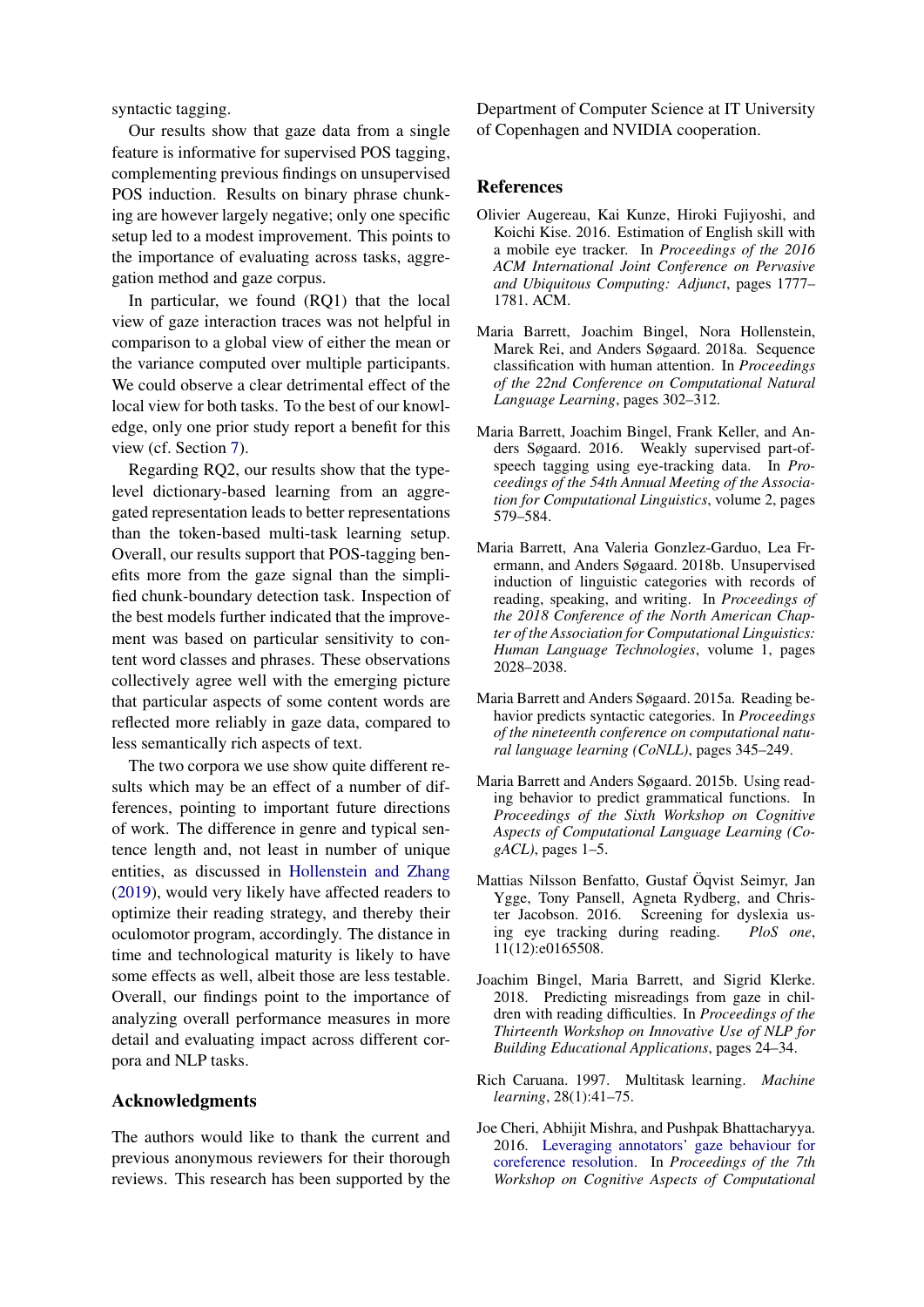*Language Learning*, pages 22–26, Berlin. Association for Computational Linguistics.

- <span id="page-9-15"></span>Agatha Christie. 1920. The mysterious affair at styles. 1920. *The Secret*.
- <span id="page-9-13"></span>Uschi Cop, Nicolas Dirix, Denis Drieghe, and Wouter Duyck. 2017. Presenting geco: An eyetracking corpus of monolingual and bilingual sentence reading. *Behavior research methods*, 49(2):602–615.
- <span id="page-9-11"></span>Vera Demberg and Frank Keller. 2008. Data from eyetracking corpora as evidence for theories of syntactic processing complexity. *Cognition*, 109(2):193–210.
- <span id="page-9-17"></span>Alex Graves and Jürgen Schmidhuber. 2005. Framewise phoneme classification with bidirectional lstm and other neural network architectures. *Neural Networks*, 18(5):602–610.
- <span id="page-9-18"></span>Sepp Hochreiter and Jürgen Schmidhuber. 1997. Long short-term memory. *Neural computation*, 9(8):1735–1780.
- <span id="page-9-5"></span>Nora Hollenstein, Maria Barrett, Marius Troendle, Francesco Bigiolli, Nicolas Langer, and Ce Zhang. 2019. Advancing nlp with cognitive language processing signals. *arXiv preprint arXiv:1904.02682*.
- <span id="page-9-6"></span>Nora Hollenstein and Ce Zhang. 2019. Entity recognition at first sight: Improving NER with eye movement information. In *Proceedings of the 2019 Conference of the North American Chapter of the Association for Computational Linguistics: Human Language Technologies, Volume 1 (Long and Short Papers)*, Minneapolis, Minnesota. Association for Computational Linguistics.
- <span id="page-9-7"></span>Kenneth Holmqvist, Marcus Nyström, Richard Andersson, Richard Dewhurst, Halszka Jarodzka, and Joost Van de Weijer. 2011. *Eye tracking: A comprehensive guide to methods and measures*. OUP Oxford.
- <span id="page-9-4"></span>Evan Jaffe, Cory Shain, and William Schuler. 2018. Coreference and focus in reading times. In *Proceedings of the 8th Workshop on Cognitive Modeling and Computational Linguistics (CMCL)*, pages 1–9.
- <span id="page-9-12"></span>Alan Kennedy, Robin Hill, and Joël Pynte. 2003. The Dundee Corpus. In *Proceedings of the 12th European conference on eye movement*.
- <span id="page-9-14"></span>Alan Kennedy and Joël Pynte. 2005. Parafoveal-onfoveal effects in normal reading. *Vision research*, 45(2):153–168.
- <span id="page-9-0"></span>Sigrid Klerke, Yoav Goldberg, and Anders Søgaard. 2016. Improving sentence compression by learning to predict gaze. In *Proceedings of 14th Annual Conference of the North American Chapter of the Association for Computational Linguistics (NAACL)*, pages 1528–1533.
- <span id="page-9-8"></span>Pascual Martínez-Gómez, Tadayoshi Hara, and Akiko Aizawa. 2012. Recognizing personal characteristics of readers using eye-movements and text features. *Proceedings of COLING 2012*, pages 1747–1762.
- <span id="page-9-9"></span>Franz Matthies and Anders Søgaard. 2013. With blinkers on: Robust prediction of eye movements across readers. In *Proceedings of the 2013 Conference on Empirical Methods in Natural Language Processing (EMNLP)*, pages 803–806, Seattle, Washington, **IISA**
- <span id="page-9-3"></span>Abhijit Mishra, Kuntal Dey, and Pushpak Bhattacharyya. 2017a. Learning cognitive features from gaze data for sentiment and sarcasm classification using convolutional neural network. In *Proceedings of the 55th Annual Meeting of the Association for Computational Linguistics (Volume 1: Long Papers)*, pages 377–387.
- <span id="page-9-21"></span>Abhijit Mishra, Kuntal Dey, and Pushpak Bhattacharyya. 2017b. Learning cognitive features from gaze data for sentiment and sarcasm classification using convolutional neural network. In *Proceedings of the 55th Annual Meeting of the Association for Computational Linguistics*, volume 1, pages 377– 387.
- <span id="page-9-22"></span>Abhijit Mishra, Diptesh Kanojia, and Pushpak Bhattacharyya. 2016. Predicting readers' sarcasm understandability by modeling gaze behavior. In *AAAI*, pages 3747–3753.
- <span id="page-9-1"></span>Barbara Plank. 2016a. Keystroke dynamics as signal for shallow syntactic parsing. In *Proceedings of the 25th International Conference on Computational Linguistics (COLING)*, pages 609–618.
- <span id="page-9-2"></span>Barbara Plank. 2016b. [What to do about non-standard](http://arxiv.org/abs/1608.07836) [\(or non-canonical\) language in NLP.](http://arxiv.org/abs/1608.07836) *CoRR*, abs/1608.07836.
- <span id="page-9-20"></span>Barbara Plank and Željko Agić. 2018. [Distant super](https://www.aclweb.org/anthology/D18-1061)[vision from disparate sources for low-resource part](https://www.aclweb.org/anthology/D18-1061)[of-speech tagging.](https://www.aclweb.org/anthology/D18-1061) In *Proceedings of the 2018 Conference on Empirical Methods in Natural Language Processing*, pages 614–620, Brussels, Belgium. Association for Computational Linguistics.
- <span id="page-9-19"></span>Barbara Plank, Anders Søgaard, and Yoav Goldberg. 2016. Multilingual part-of-speech tagging with bidirectional long short-term memory models and auxiliary loss. In *Proceedings of the 54th Annual Meeting of the Association for Computational Linguistics (Volume 2: Short Papers)*, pages 412– 418, Berlin, Germany. Association for Computational Linguistics.
- <span id="page-9-16"></span>Keith Rayner. 1998. Eye movements in reading and information processing: 20 years of research. *Psychological bulletin*, 124(3):372–422.
- <span id="page-9-10"></span>Keith Rayner, Kathryn H Chace, Timothy J Slattery, and Jane Ashby. 2006. Eye movements as reflections of comprehension processes in reading. *Scientific studies of reading*, 10(3):241–255.